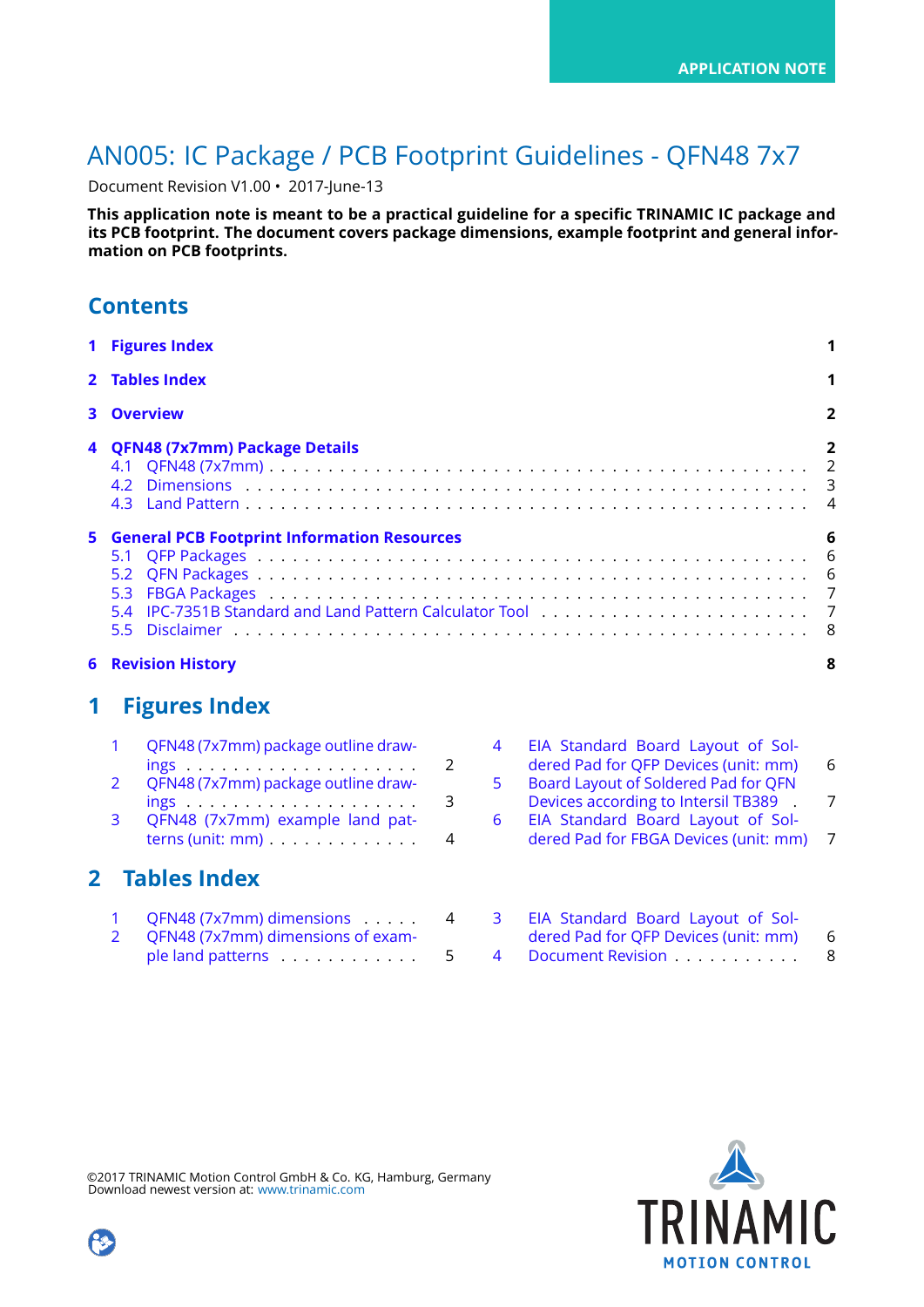### <span id="page-1-0"></span>**3 Overview**

This application note is meant to be a practical guideline for a specific TRINAMIC IC package and its PCB footprint. The document covers package dimensions, example footprint and general information on PCB footprints.

An overview of all available combinations of TRINAMIC IC products and package options is given in application note "'AN048: Overview of TRINAMIC ICs, Available Packages, and Order Code"'.

## <span id="page-1-1"></span>**4 QFN48 (7x7mm) Package Details**

### <span id="page-1-4"></span><span id="page-1-2"></span>**4.1 QFN48 (7x7mm)**



<span id="page-1-3"></span>*Figure 1: QFN48 (7x7mm) package outline drawings*

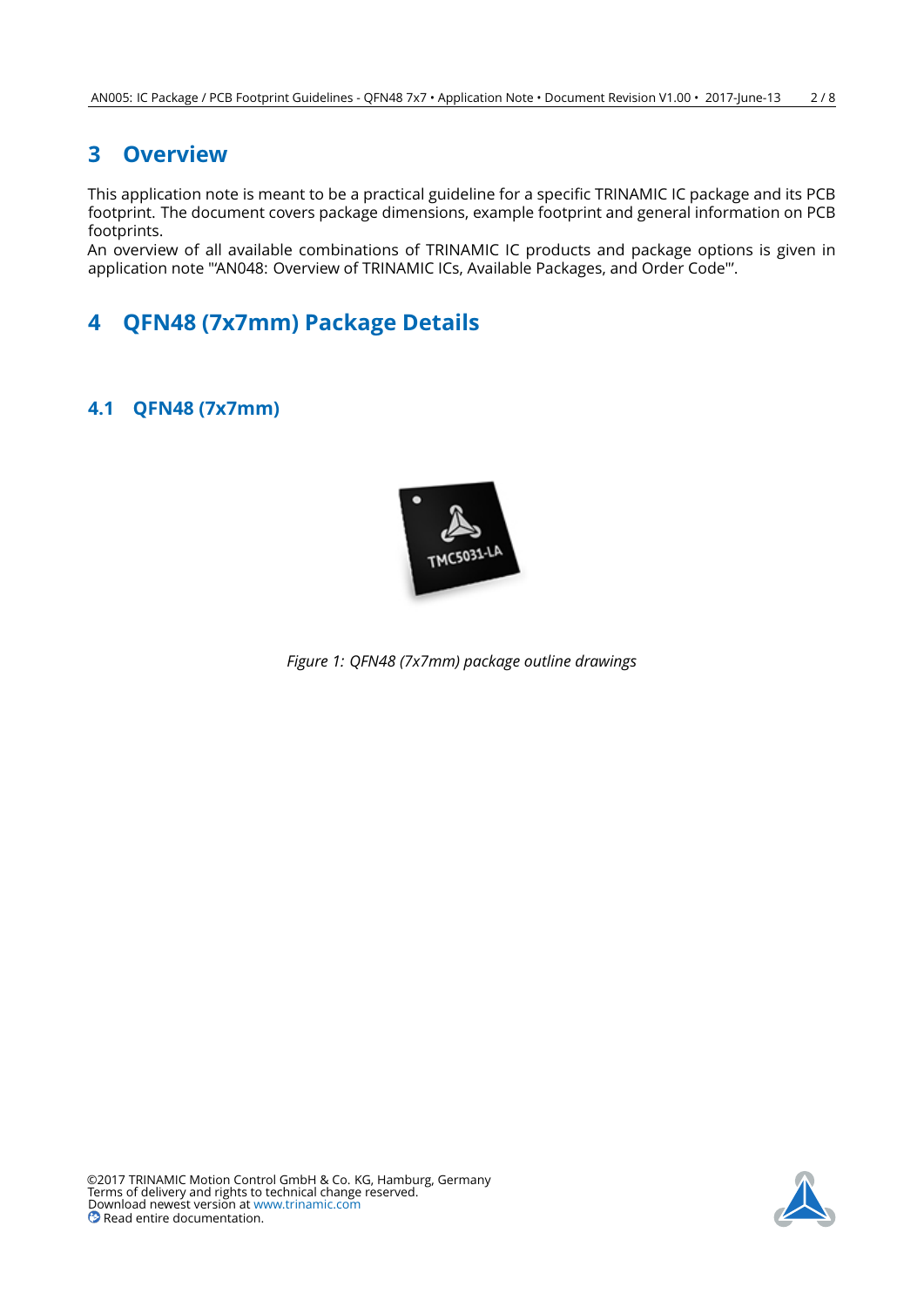#### <span id="page-2-0"></span>**4.2 Dimensions**



*Figure 2: QFN48 (7x7mm) package outline drawings*



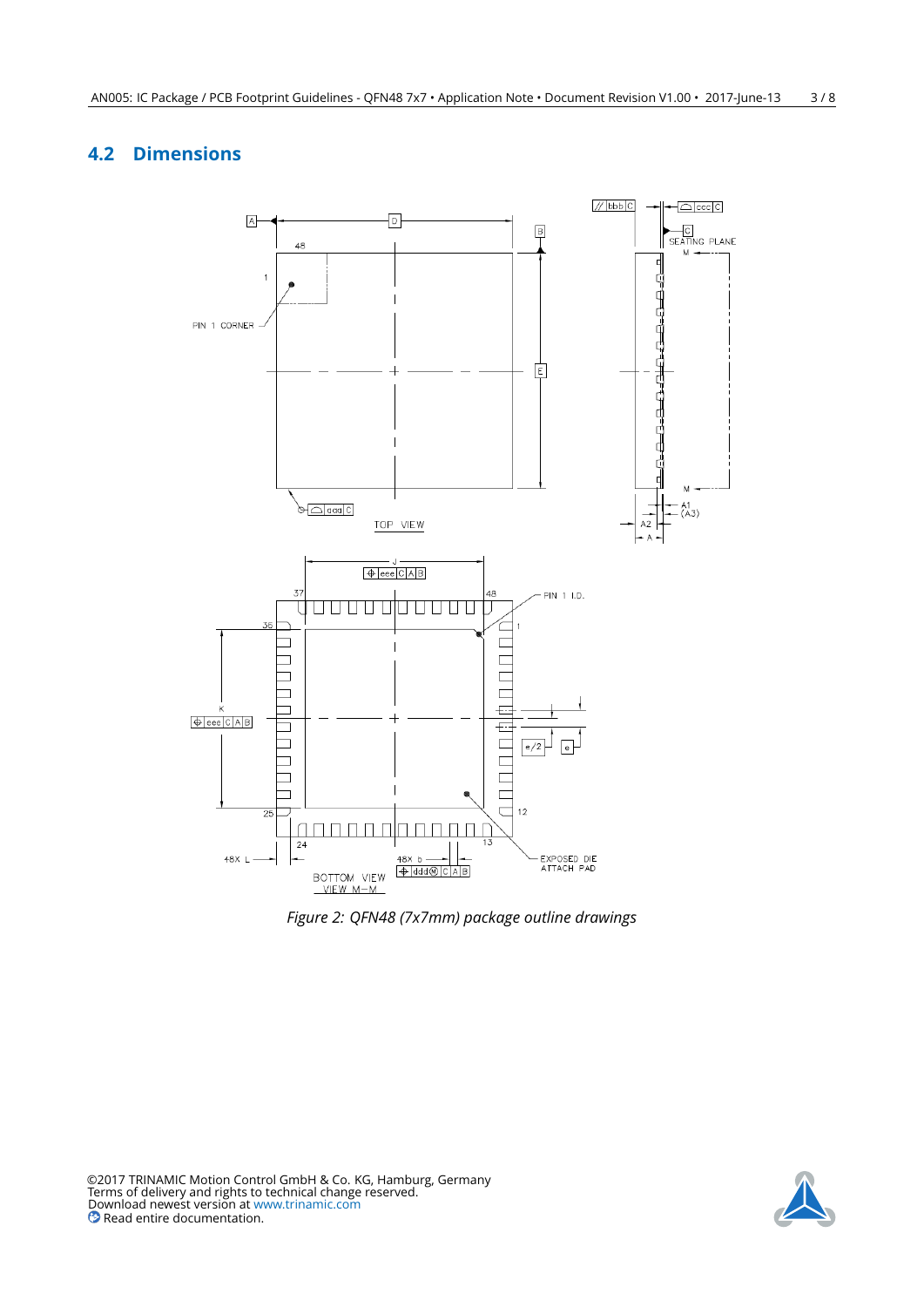<span id="page-3-2"></span>

| Symbol                  |                     |        | <b>Dimensions in MILLIMETERS</b> | <b>Dimensions in INCHES</b> |            |        |  |
|-------------------------|---------------------|--------|----------------------------------|-----------------------------|------------|--------|--|
|                         | Min                 | Typ    | Max                              | Min                         | Typ        | Max    |  |
| A                       | 0.8                 | 0.85   | 0.9                              | 0.0315                      | 0.0335     | 0.0354 |  |
| A <sub>1</sub>          | $\Omega$            | 0.035  | 0.05                             | 0                           | 0.0014     | 0.002  |  |
| A2                      | 0.65<br>0.67        |        |                                  | 0.0256                      | 0.0264     |        |  |
| A3                      |                     |        | 0.203 REF                        |                             | 0.0078 REF |        |  |
| b<br>0.2<br>0.25<br>0.3 |                     | 0.0079 | 0.0098                           | 0.0118                      |            |        |  |
| D                       | 7 BSC<br>0.2756 BSC |        |                                  |                             |            |        |  |
| Е                       |                     |        | 7 BSC                            | 0.2756 BSC                  |            |        |  |
| e                       |                     |        | $0.5$ BSC                        | 0.0197 BSC                  |            |        |  |
| J                       | 5.2<br>5.3<br>5.4   |        | 0,2047                           | 0,2087                      | 0,2126     |        |  |
| K                       | 5.2                 | 5.3    | 5.4                              | 0,2047                      | 0,2087     | 0,2126 |  |
| L                       | 0.35<br>0.4         |        | 0.45                             | 0.0138                      | 0.0157     | 0.0177 |  |
| aaa                     |                     |        | 0.1                              |                             | 0.0039     |        |  |
| bbb                     |                     |        | 0.1                              |                             | 0.0039     |        |  |
| CCC                     |                     |        | 0.08                             |                             | 0.0031     |        |  |
| ddd                     |                     |        | 0.1                              |                             | 0.0039     |        |  |
| eee                     |                     |        | 0.1                              |                             | 0.0039     |        |  |

*Table 1: QFN48 (7x7mm) dimensions*

#### <span id="page-3-1"></span><span id="page-3-0"></span>**4.3 Land Pattern**



*Figure 3: QFN48 (7x7mm) example land patterns (unit: mm)*

©2017 TRINAMIC Motion Control GmbH & Co. KG, Hamburg, Germany Terms of delivery and rights to technical change reserved. Download newest version at [www.trinamic.com](https://www.trinamic.com) Read entire documentation.

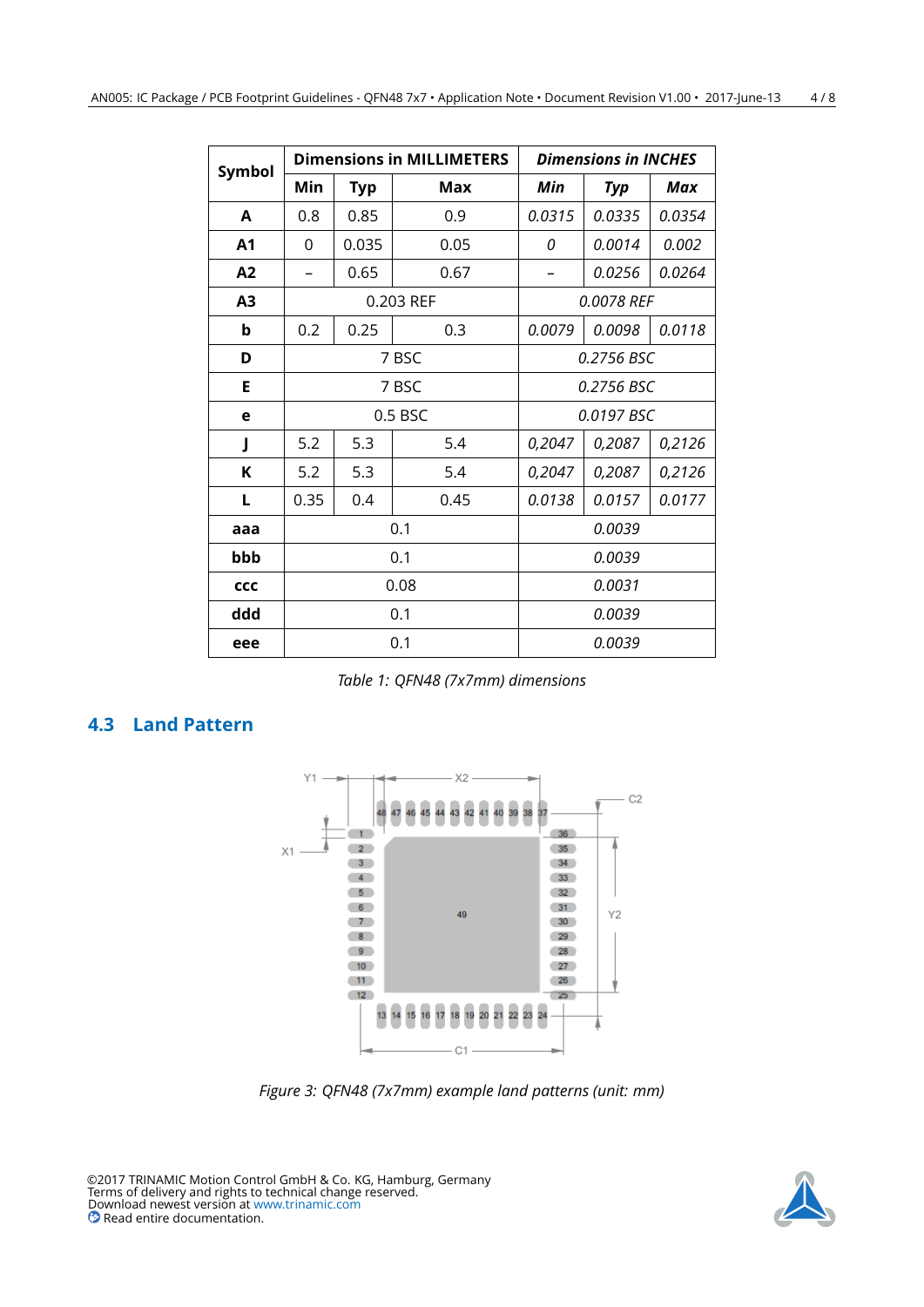<span id="page-4-0"></span>

| <b>Symbol</b>  | Dimensions in mm | Dimensions in inch |
|----------------|------------------|--------------------|
| C <sub>1</sub> | 6.90             | 0,2717             |
| <b>Y1</b>      | 0.85             | 0,0335             |
| X <sub>1</sub> | 0.30             | 0,0118             |
| C <sub>2</sub> | 6.90             | 0,2717             |
| Y2             | 5.30             | 0,2087             |
| X <sub>2</sub> | 5.30             | 0.2087             |

*Table 2: QFN48 (7x7mm) dimensions of example land patterns*

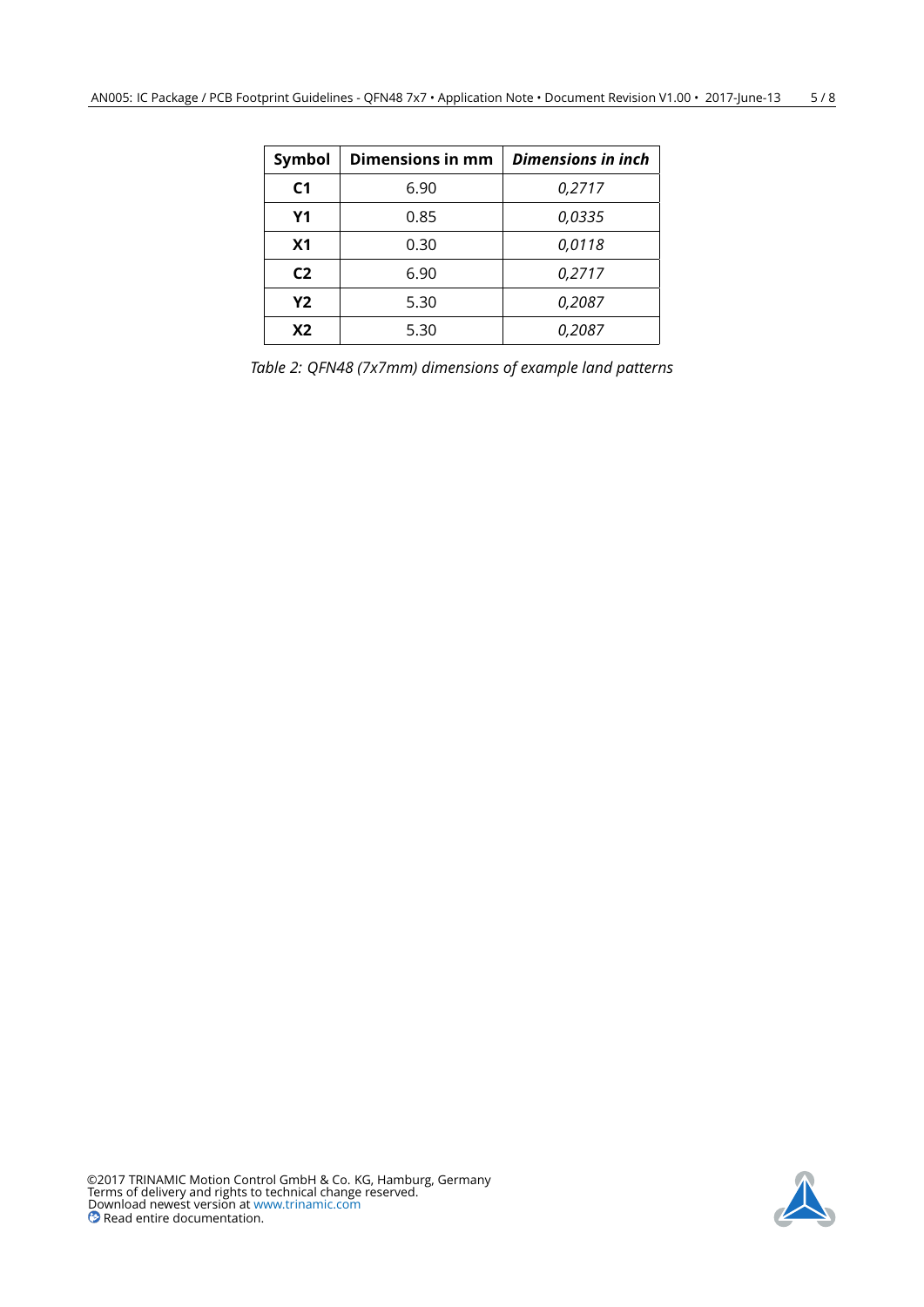### <span id="page-5-0"></span>**5 General PCB Footprint Information Resources**

These guidelines and information are proposals and suggestions as they are proven and work well with TRINAMIC modules.

#### <span id="page-5-1"></span>**5.1 QFP Packages**

<span id="page-5-3"></span>These guidelines are for Quad Flat Packages in general (PQFP, LQFP, TQFP) and are derived from the EIA/JEDEC standard.



*Figure 4: EIA Standard Board Layout of Soldered Pad for QFP Devices (unit: mm)*

<span id="page-5-4"></span>

| Dim. | <b>PQ100</b> | <b>PQ144</b> |                   |                   |              |              |             |             |          |          |             |             | <b>PQ160</b> | <b>PQ160</b> | PQ/ | PQ/ | <b>VQ80</b> | VQ/ | <b>VQ128</b> | <b>VQ176</b> | <b>TQ64</b> | <b>TQ144</b> | TQ176 |
|------|--------------|--------------|-------------------|-------------------|--------------|--------------|-------------|-------------|----------|----------|-------------|-------------|--------------|--------------|-----|-----|-------------|-----|--------------|--------------|-------------|--------------|-------|
|      |              |              | 3.2 <sub>mm</sub> | 3.9 <sub>mm</sub> | <b>RQ208</b> | <b>RQ240</b> |             | TO100       |          |          |             |             |              |              |     |     |             |     |              |              |             |              |       |
| Md   | 20.4         | 28.4         | 28.4              | 29.2              | 28.2         | 32.2         | 13.8        | 13.8        | 13.8     | 19.8     | 10.1        | 19.8        | 23.8         |              |     |     |             |     |              |              |             |              |       |
| Me   | 14.4         | 28.4         | 28.4              | 29.2              | 28.2         | 32.2         | 13.8        | 13.8        | 13.8     | 19.8     | 10.1        | 19.8        | 23.8         |              |     |     |             |     |              |              |             |              |       |
| e    | 0.65         | 0.65         | 0.65              | 0.65              | 0.5          | 0.5          | 0.65        | 0.5         | 0.4      | 0.4      | 0.5         | 0.5         | 0.5          |              |     |     |             |     |              |              |             |              |       |
| b2   | $0.3 - 0.5$  | $0.3 - 0.5$  | $0.3 - 0.5$       | $0.3 - 0.5$       | $0.3 - 0.4$  | $0.3 - 0.4$  | $0.3 - 0.5$ | $0.3 - 0.4$ | $0.25 -$ | $0.25 -$ | $0.3 - 0.4$ | $0.3 - 0.4$ | $0.3 - 0.4$  |              |     |     |             |     |              |              |             |              |       |
|      |              |              |                   |                   |              |              |             |             | 0.30     | 0.30     |             |             |              |              |     |     |             |     |              |              |             |              |       |
| 12   | 1.8          | 1.8          | 1.8               | 1.8               | 1.6          | 1.6          | 1.8         | 1.6         | 1.6      | 1.6      | 1.6         | 1.6         | 1.6          |              |     |     |             |     |              |              |             |              |       |

*Table 3: EIA Standard Board Layout of Soldered Pad for QFP Devices (unit: mm)*

#### <span id="page-5-2"></span>**5.2 QFN Packages**

These are basic guidelines for Quad Flat No Leads Packages (QFNs). They are derived from the Technical Brief TB389 from Intersil (<http://www.intersil.com/data/tb/TB389.pdf>).

©2017 TRINAMIC Motion Control GmbH & Co. KG, Hamburg, Germany Terms of delivery and rights to technical change reserved. Download newest version at [www.trinamic.com](https://www.trinamic.com) **Read entire documentation.** 

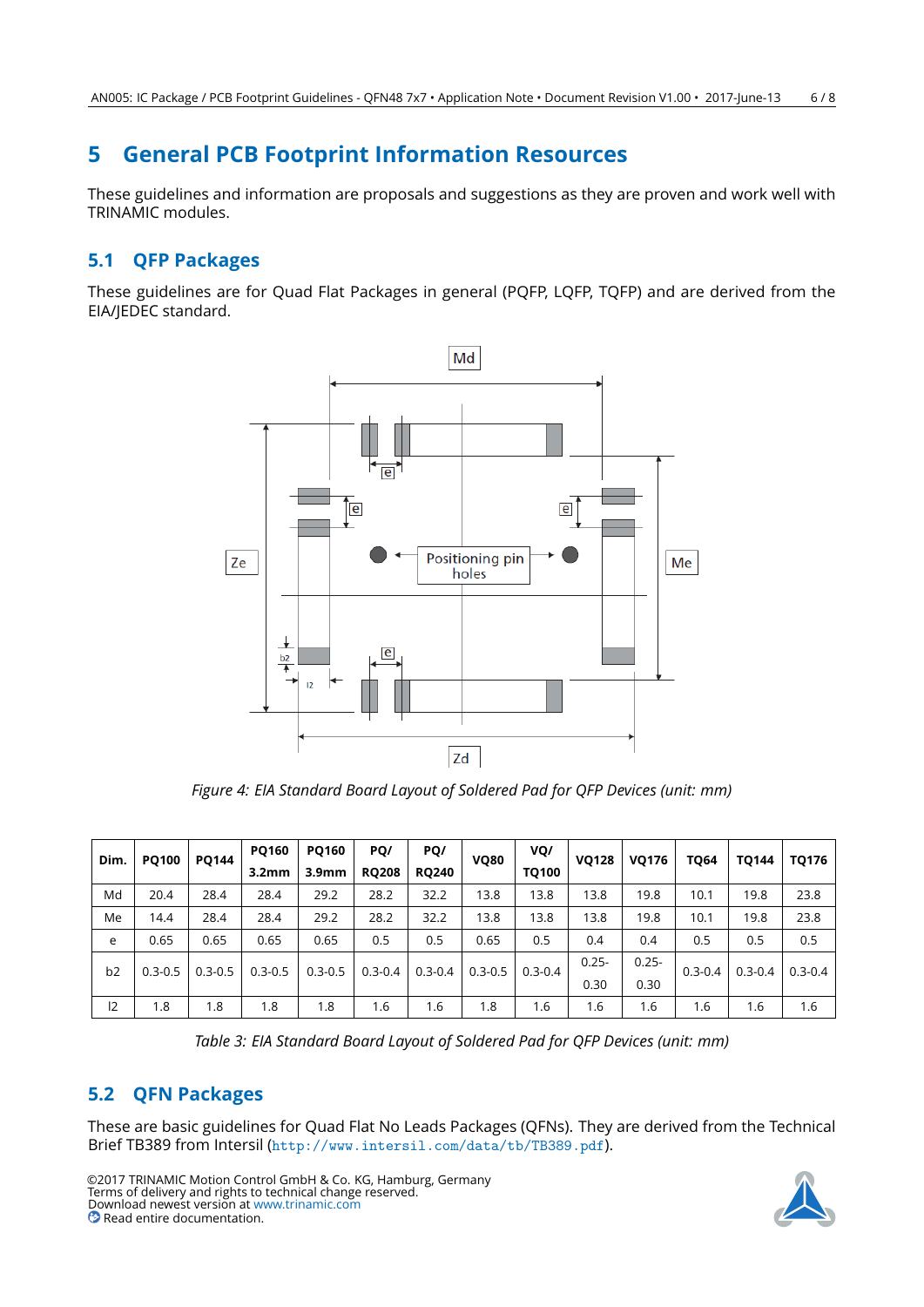<span id="page-6-2"></span>

*Figure 5: Board Layout of Soldered Pad for QFN Devices according to Intersil TB389*

#### <span id="page-6-0"></span>**5.3 FBGA Packages**

<span id="page-6-3"></span>These guidelines are for Fine Line Ball Grid Arrays (FBGAs) with 1mm ball pitch and are derived from the EIA/JEDEC standard.



*Figure 6: EIA Standard Board Layout of Soldered Pad for FBGA Devices (unit: mm)*

### <span id="page-6-1"></span>**5.4 IPC-7351B Standard and Land Pattern Calculator Tool**

The IPC-7351B Land Pattern Calculator is based upon algorithms and engineering goals established in the IPC-7351B standard. Mentor Graphics provides a similar free tool. The IPC-7351B standard as well as the Calculator Tool are available online:

<http://www.ipc.org/ContentPage.aspx?pageid=Land-Pattern-Calculator> <http://www.mentor.com/products/pcb-system-design/library-tools/lp-wizard/lp-viewer-download>

©2017 TRINAMIC Motion Control GmbH & Co. KG, Hamburg, Germany Terms of delivery and rights to technical change reserved. Download newest version at [www.trinamic.com](https://www.trinamic.com) Read entire documentation.